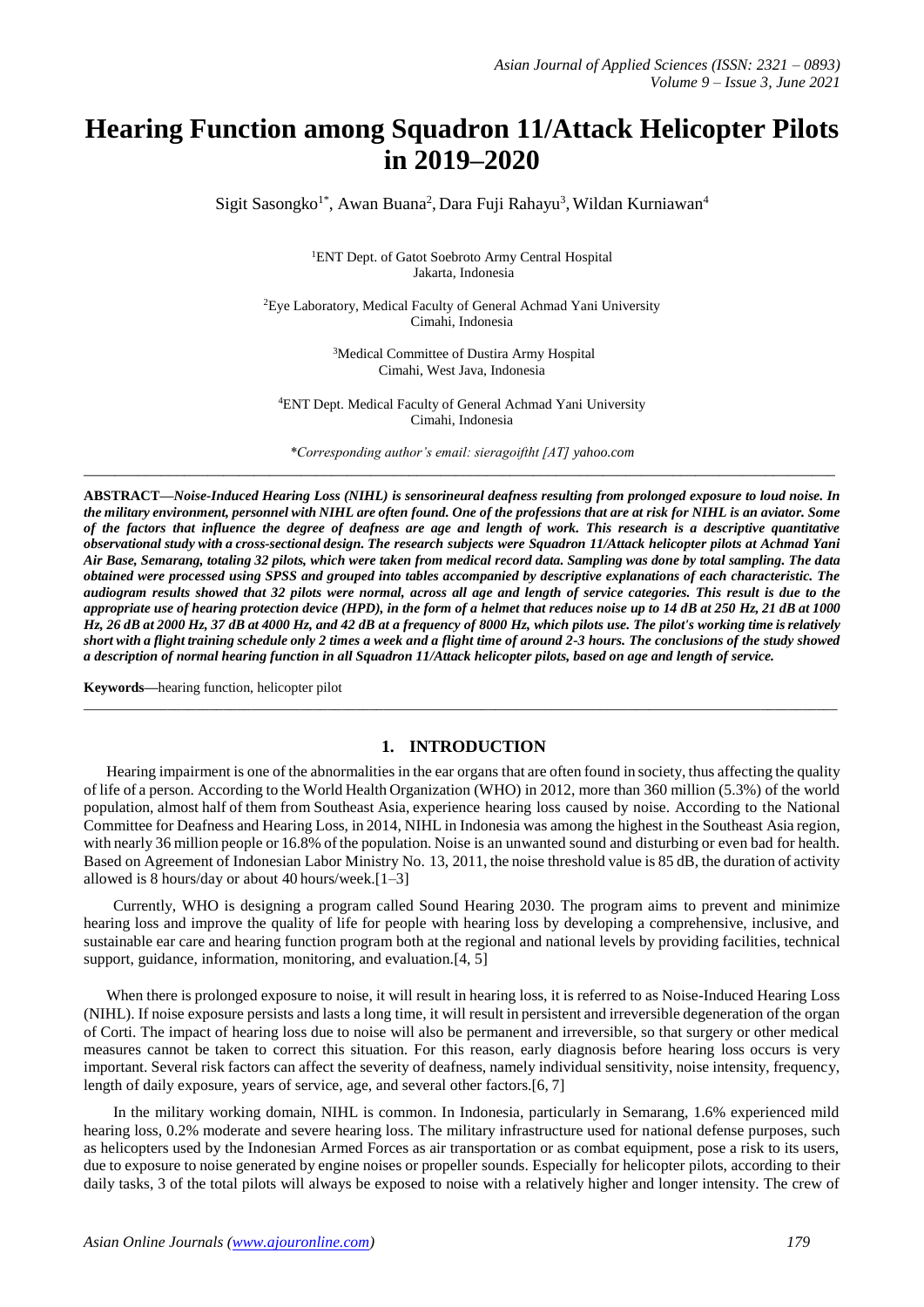the Indonesian Air Force helicopters is exposed to noise between 86–117 dB with an NIHL prevalence of around 27.16%. [8–15]

# **2. MATERIALS AND METHODS**

The research method used was descriptive observational quantitative with cross-sectional design. The sample size was all pilots (total sampling), and research subjects were taken from medical record data (secondary data) of the Squadron 11/Attack pilots who had carried out periodic annual medical check up at the Achmad Yani Field Health Army Detachment for the 2019– 2020 period. The inclusion criteria are pilots who are registered and as members of the Squadron 11/Attack, who are still actively flying helicopters, and have at least 1-year ofexperience.

The research procedure starts from initial preparation (submitting research titles), submitting Ethical Clearance approval through the Health Research Ethics Commission at Medical Faculty of General Achmad Yani University/Dustira Army Hospital, then submitting a permit request to the Head of Field Health Army Detachment to collect data. The data collected is secondary data in the form of medical records of the Squadron 11/Attack pilots. Data were collected based on the inclusion criteria and after the data was collected then analyzed and presented in tabular form along with descriptive explanations of each characteristic.

The research was conducted at Achmad Yani Field Health Army Detachment, Semarang from September 2020 until January 2021. This research was approved by the Health Research Ethics Commission at Medical Faculty of General Achmad Yani University/Dustira Army Hospital with protocol number M1.2009.027 and approval number 037/UMI.10/2020 on October 12, 2020).

# **3. RESULTS AND DISCUSSION**

This study aimed to describe the hearing function and its characteristics based on age and length of service among the Squadron 11/Attack helicopter pilots for the 2019–2020 period. Existing medical record data includes age, service length, and audiogram images of 32 pilots.

#### *A. Hearing Function*

The audiogram results among Squadron 11/Attack pilots in 2019–2020 showed normal. Of a total of 32 subjects, none fit into the NIHL category. The results were presented in Table 1.

| No.   | <b>Audiogram Result</b> |               |                |  |  |  |
|-------|-------------------------|---------------|----------------|--|--|--|
|       | Result                  | <b>Number</b> | Percentage (%) |  |  |  |
|       | 1.Normal                | 32            | 100            |  |  |  |
|       | 2.NIHL                  |               |                |  |  |  |
| Total |                         | 32            | 100            |  |  |  |

TABLE 1. HEARING FUNCTION BASED ON AUDIOGRAM

Pure tone audiometric examinations among Squadron 11/Attack pilots are carried out once a year and include an annual routine check-up. Routine checks are carried out once a year according to the pilot's date of birth. The audiometric

examination is an examination to assess hearing function using an audiometer. Based on the audiometric examination results (Table 1), None of Squadron 11/Attack pilots experienced NIHL. It may be due to the appropriate use of HPD. The pilots using a helmet that can reduce noise up to 14 dB at a frequency of 250 Hz, 21 dB at a frequency of 1000 Hz, 26 dBat a frequency of 2000 Hz, 37 dB at a frequency of 4000 Hz, and 42 dB at a frequency of 8000 Hz.[10]

The pilot applies work risk control by using the appropriate HPD. Helicopter noise, which initially exceeds the threshold value (85dB), can be reduced with an HPD in the form of a helmet. The helmet can protect against noise up to more than 110 dB. In Squadron 11/Attack pilots, the helmets used are HGU-56/P (forBell-412 helicopter pilots) and Apache Block III helmets (for Boeing AH-64 Apache helicopter pilots). Both helmets can reduce up to 14 dB at a frequency of 250 Hz, 21 dB at a frequency of 1000 Hz, 26 dB at a frequency of 2000 Hz, 37 dB at a frequency of 4000 Hz, and 42 dB at a frequency of 8000 Hz. Squadron 11/Attack has implemented technical and administrative controls by conducting periodic audiogram evaluations. It is an implementation of the Hearing Conservation Program (HCP) based on NIOSH 1996, which aims to prevent the adverse effects of noise.[8, 11, 16–19]

Besides the use of helmets, Squadron 11/Attack has implemented good HCP for the safety and health of pilots. The program aims to protect and prevent work accidents, namely the occurrence of NIHL. Exposure to noise that occurs with high intensity causes perceptual disturbances in daily communication. It has the potential to increase the risk of quality of life disruption if HCP not implemented.[5, 9, 10, 13, 16]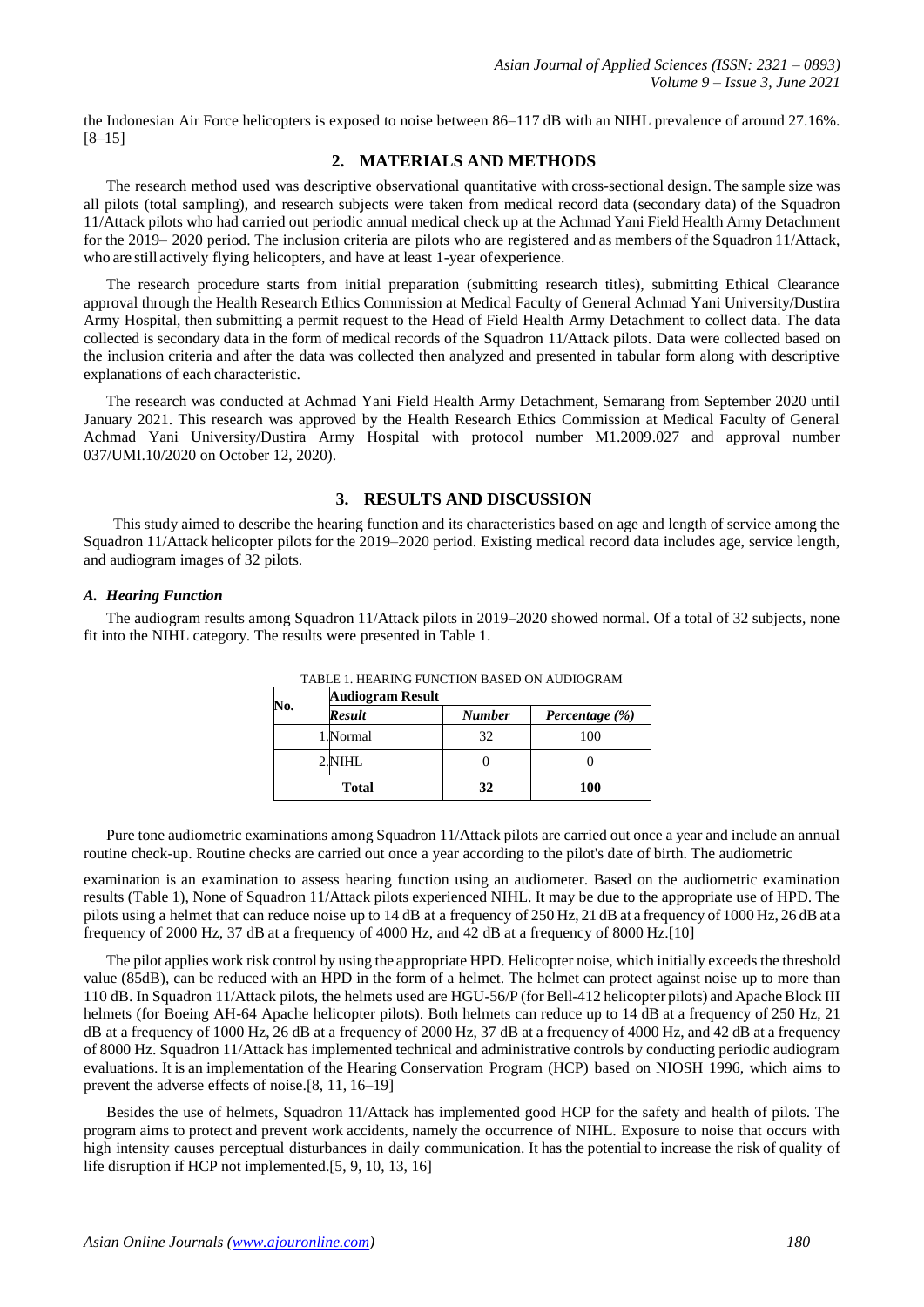Apart fromthe appropriate application ofthe HCP, the pilot's work intensity is also one of the risk factors of NIHL. The flight intensity in Squadron 11/Attack pilots is relatively short, with the flight training schedule is only two times a week with a flight time of around 2–3 hours.

## *B. Hearing Function Based on Age and Years of Service*

Squadron 11/Attack pilots were dominated by the 30–40 years age group, amounting to 17 pilots (53.1%), followed by ten pilots aged less than 30 (31.3%), and the rest of them aged more than 40 years, amounting to 5 pilots(15.6%). In the 20– 29 age group, all of them have less than 10-years of work experience. In the age group of 30–40 years, 12 persons had less than 10-years of work experience, and 5 had work experience of more than or equal to 10 years. Forthe >40 years age group, only a person has less than 10-years of work experience, and four persons have work experience of more than or equal to 10 years. The audiogram results based on age and length of work (service length) showed normal hearing function (Table 2).

| TABLE 2. HEARING FUNCTION BASED ON AGE AND LENGTH OF WORK            |                       |  |
|----------------------------------------------------------------------|-----------------------|--|
| $I_{\text{on}}$ and $I_{\text{on}}$ $I_{\text{non}}$ $I_{\text{on}}$ | $D_{\alpha\alpha\nu}$ |  |

| <b>Length of Work (Years)</b> | <b>Result</b> |                 |     |                 |        |
|-------------------------------|---------------|-----------------|-----|-----------------|--------|
| Age<br>(Years<br>old)         | $<$ 10        | centage $(\% )$ | >10 | centage $(\% )$ |        |
| 20-29                         | 10            | 100             |     |                 | Normal |
| $30-40$                       | 12            | 70.6            |     | 29,4            | Normal |
| >40                           |               | 20              |     | 80              | Normal |

The characteristics assessed in Table 2 are the age and length of work of the Squadron 11/Attack pilots. The age of the pilot is the age at the time of carrying out the last routine inspection. This study found that the youngest pilot was 23 years old, and the oldest was 45 years old. The mean age of all pilots was 32.72 years.

The service length is calculated since being registered as a pilot in Squadron 11/Attack until 2020. In research subjects, the longest service is twenty years, and the shortest is three years. The overall average length of employment was 7.34 years.

The length of work has a significant effect on the incidence of hearing loss. Workers with more than ten years of work have a five times greater risk of hearing loss. One method to control NIHL is to reduce the intensity of the noise source.[2, 12, 20]

According to research conducted in Lampung in 2017, the older a person is, the incidence of hearing loss will increase. It can occur because in the older there is a relative decrease in sensitivity to sound stimuli due to the aging process, the degenerative process of the hearing organs, which generally starts from the age of 40 years and over.[21] The results of that study differed from the results of audiometric examinations on Squadron 11/Serbu pilots, which showed no abnormalities. It indicates that the age group over 40 years also has a normal hearing function because the pilots have implemented the HCP correctly.

Another study conducted in South Jakarta (in 2012) showed that hearing loss was more common in workers with a length of service of more than ten years.[12] This study also showed different results because the audiogram results of all Squadron 11/Serbu pilots showed no abnormalities, even though these pilots had a length of service of more than ten years. It is due to the short duration of flight training (2 times a week with a flight time of only 2–3 hours), and they also useHPD properly.

This conclusion, that the auditory function description of the audiogram results of all swuadron-11 / Attack helicopter pilots for the periode 2019-2020 based on age and length of work duration overall shows normal results.

# **4. ACKNOWLEDGMENT**

Our gratitude goes to the professionals who have helped the research process and the preparation of manuscripts including the Field Health Army Detachment, Achmad Yani in Semarang.

## **5. REFERENCES**

- [1] Taneja MK. Noise Induced Hearing Loss. *Indian J Otol*. 2014;20(4):151– 4
- [2] Septiana NR, Widowati E. Gangguan Pendengaran Akibat Bising. *HIGEIA J Public Heal Res Dev*. 2017;1(1):73–82. [http://journal.unnes.ac.id/sju/index.php/higeia.](http://journal.unnes.ac.id/sju/index.php/higeia)
- [3] Menteri Kesehatan Republik Indonesia. *Peraturan Pemerintah tentang Kebisingan yang Berhubungan dengan Kesehatan*. Indonesia; 1987.
- [4] Sound Hearing 2030. Society for Sound Hearing. [http://www.soundhearing2030.org/about.php. P](http://www.soundhearing2030.org/about.php)ublished 2010. Accessed April 9, 2020.
- [5] Garcia SL, Smith KJ, Palmer C. Cost-Effectiveness Analysis of a Military Hearing Conservation Program. *Mil Med*.